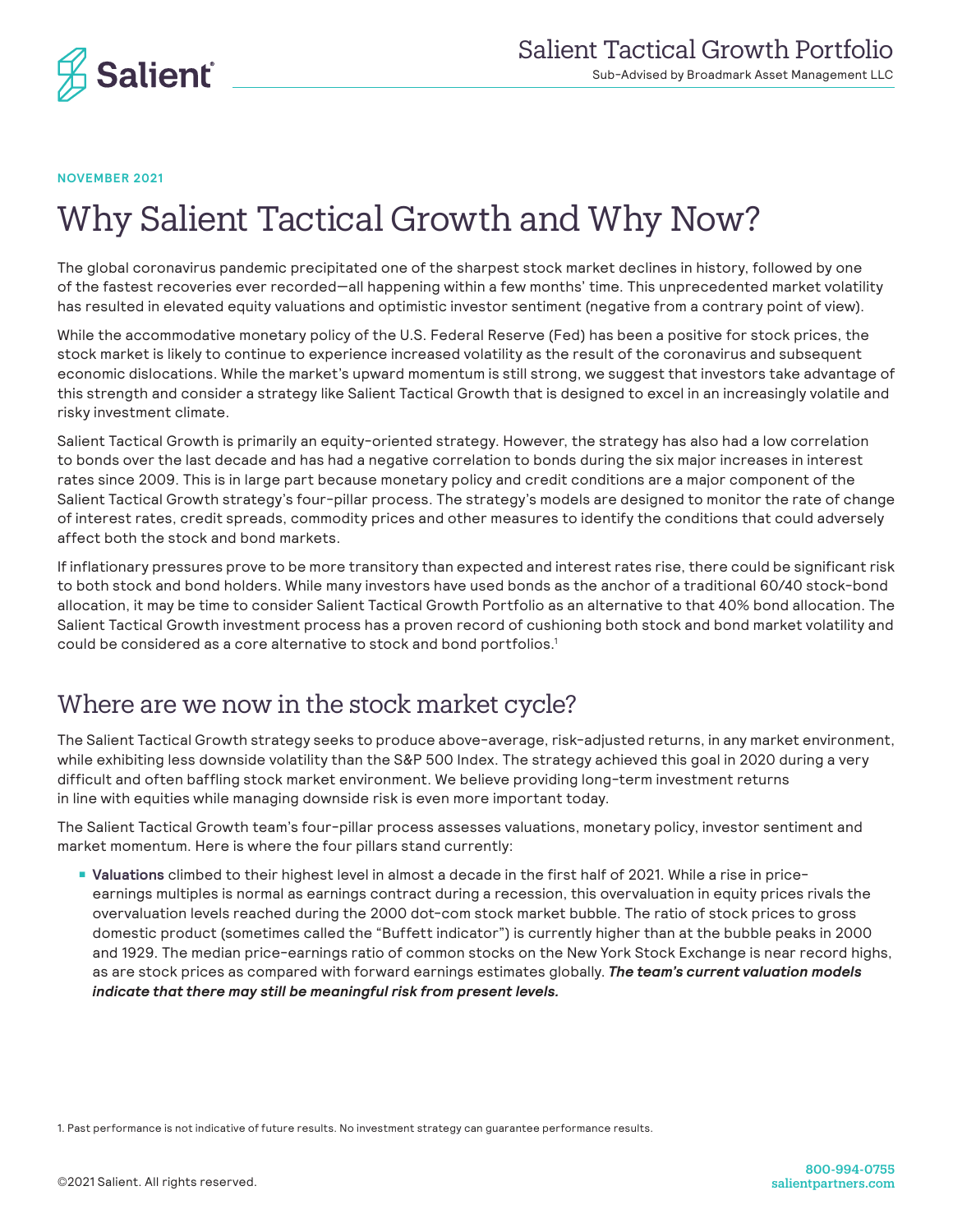

- **Monetary policy** has continued to buttress the market. The Fed has responded to the pandemic by adding massive liquidity to the markets. The size and scope of monetary policy during this time has been far greater than the quantitative easing programs initiated during the 2008-2009 financial crisis. While this expansion of liquidity has been positive for the stock and bond markets, it is important to remember that the markets always look to the future. The Fed's accommodative monetary policy combined with fiscal stimulus could result in a burst of inflationary pressures. The fact that the Fed has begun to taper its monthly asset purchases may cause some jitters among investors and result in higher stock and bond market volatility.
- **Investor sentiment** showed extreme optimism as the stock market climbed to new highs during the first half of 2021. Intense speculation in areas like GameStop, silver futures and Bitcoin, in addition to the active day trading among Robinhood investors (amateur investors with larger appetites for risk than typical investors) was not unlike the dotcom mania in 2000. *From a contrary point of view, this has been an increasingly negative development.*
- **Market momentum** has generally been positive since the March 2020 stock market low. However, while the major market indices climbed to new highs during the first half of 2021, fewer and fewer stocks participated in the uptrend, with only about half of all stocks above their 10-week moving averages. This divergence between the major market averages and the broad list of stocks is a bifurcation that has historically resulted in some type of market correction.

#### Why a tactical strategy in the current environment?

Tactical strategies are designed to perform best in uncertain and volatile market environments. These strategies historically outperform when there are wide-swinging trading ranges and elevated volatility. The Salient Tactical Growth investment team believes that their models are ideally suited to the current uncertain and volatile market environment. The team believes that the Salient Tactical Growth approach is particularly appropriate for multiple reasons:

- **1. Stock market corrections** may become more frequent in coming years—in line with historical precedent. These corrections usually reflect the gradual but often volatile return of economic activity to more normal levels.
- **2. Short selling** may again become a valuable alpha-generating tool. Pioneering market analyst and investor Marty Zweig's principle of "Don't fight the tape" may be more relevant in coming years as the market undergoes large swings up and down. Tactical investment strategies that are able to sell short in declining markets are designed for volatile markets.
- **3. We may see a bumpy ride back to rate normalization.** The recovery of the global and U.S. economies from the coronavirus pandemic will likely take time and it may be a bumpy road back to normalization. The recovery will also occur amid greatly increased global debt levels, less liquidity and a shift from passive investments to more active and flexible investments. We believe active risk management is essential to navigating this—and any—period of increased market volatility.
- **4. The strategy has a low correlation to bonds.** The strategy has had a low 0.11 correlation to bonds over the last decade and has had a negative correlation to bonds during the six significant periods of increases in interest rates since 2009.<sup>2</sup> Additionally, the strategy has outperformed bonds during each of these six periods of rising rates and produced positive returns in five of the six periods.<sup>3</sup>

2. Source: Morningstar Direct, as of June 30, 2021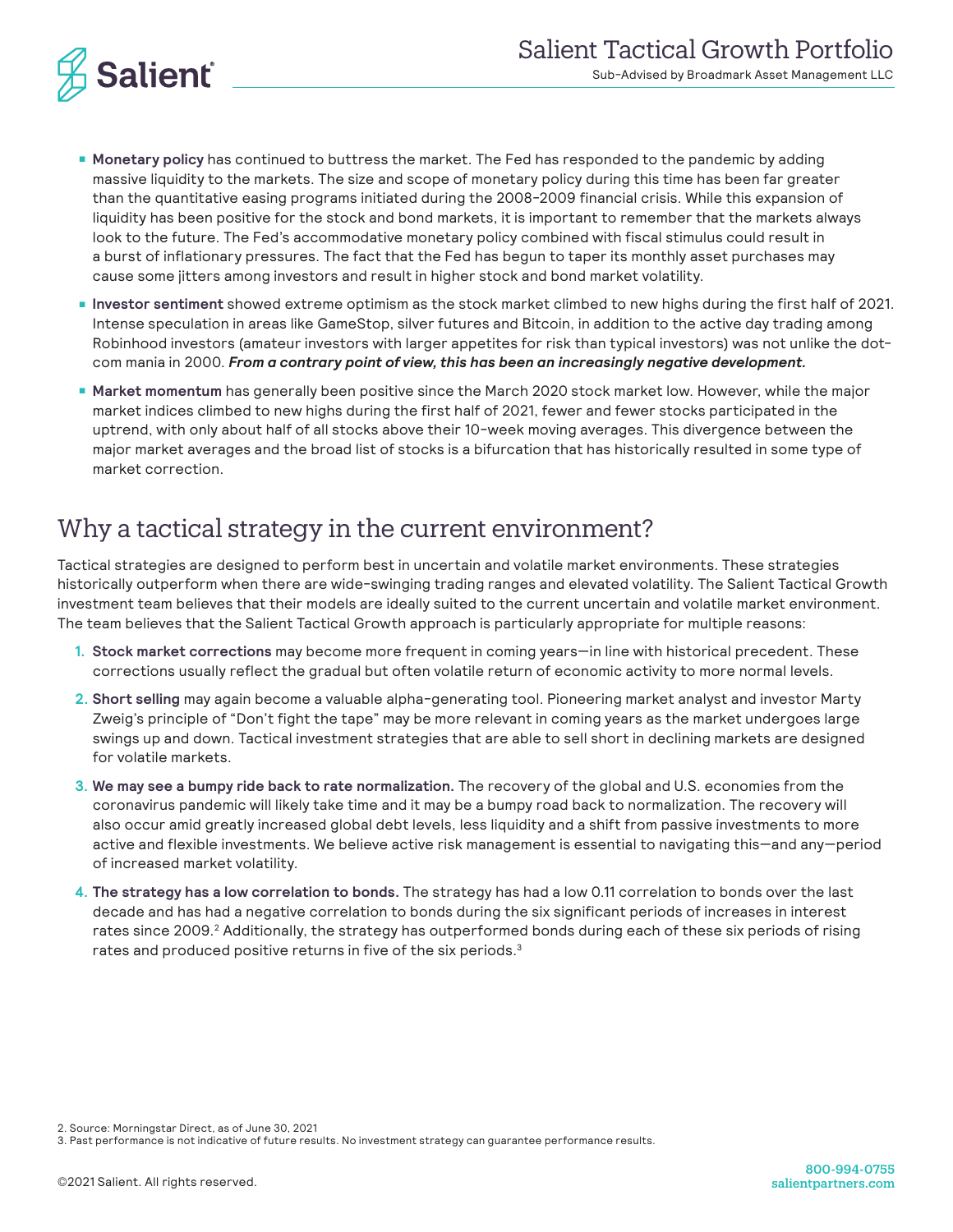

### Why now?

The February-March 2020 decline in stocks was the steepest decline from an all-time high in stock market history. While the market recovered to new all-time highs in 2021, significant concerns still exist as a result of disruptions caused by the coronavirus and its variants and the monetary and fiscal stimulus programs, which may affect the market in the future. Investors who experienced the last financial crisis do not want to be subject to those types of risks again. Those investors close to retirement may not have time to make up a 50% market decline similar to the one that occurred during 2008-2009. Keep in mind:4

- The 2008–2009 stock market decline wiped out all the gains since 1995.
- The 1973-1974 stock market decline wiped out all the gains since 1958.
- The Nasdaq Composite Index fell 80% between 2000–2002 during the dot-com bubble. It took 15 years for the index to recover back to even.
- From the February 19, 2020, high to the March 23, 2020, low, the S&P 500 wiped out three years of gains in 23 trading days.
- A 1% rise in interest rates would result in a 9.0% decline in the 10-year U.S. Treasury Note and a 20.8% decline in the 30-year U.S. Treasury Bond.

The strong stock market rally to new highs in the major market averages since the March 2020 market bottom has exacerbated equity price overvaluation and spurred optimistic investor sentiment (negative from a contrary point of view). The accommodative Fed policies coupled with pandemic-related government stimulus have raised concerns as to whether the rise in commodity prices and uptick in recent inflation statistics will be transitory or more long-lasting. We believe that investors should consider a strategy that is designed to mitigate downside portfolio risk and cushion assets from another major stock or bond market decline.

The task of the Salient Tactical Growth strategy is to enhance downside risk mitigation, utilizing the investment tools at its disposal and aiming at positive performance during difficult times. The investment process is designed to help investors keep their portfolios prepared for impending market downturns. Salient Tactical Growth has helped cushion portfolios from larger equity market declines that have occurred in recent years.<sup>5</sup>

| <b>S&amp;P 500</b><br><b>Decline Period</b> | <b>S&amp;P 500</b><br><b>Salient Tactical Growth</b><br>Portfolio - Net |           | <b>Difference</b> |  |  |
|---------------------------------------------|-------------------------------------------------------------------------|-----------|-------------------|--|--|
| $07/07/11 - 10/03/11$                       | $-2.98%$                                                                | $-17.52%$ | 14.54%            |  |  |
| $07/20/15 - 02/11/16$                       | $-4.18%$                                                                | $-12.89%$ | 8.71%             |  |  |
| $01/26/18 - 02/08/18$                       | 3.54%                                                                   | $-9.03%$  | 12.57%            |  |  |
| $09/20/18 - 12/24/18$                       | $-3.99%$                                                                | $-18.73%$ | 14.74%            |  |  |
| $02/19/20 - 03/23/20$                       | $-1.65%$                                                                | $-33.47%$ | 31.82%            |  |  |

Source: Morningstar Direct, September 2021. For illustrative purposes only. Past performance is not indicative of future results. No investment strategy can guarantee performance results.

4. Sources: Bloomberg and Ned Davis Research, as of August 13, 2021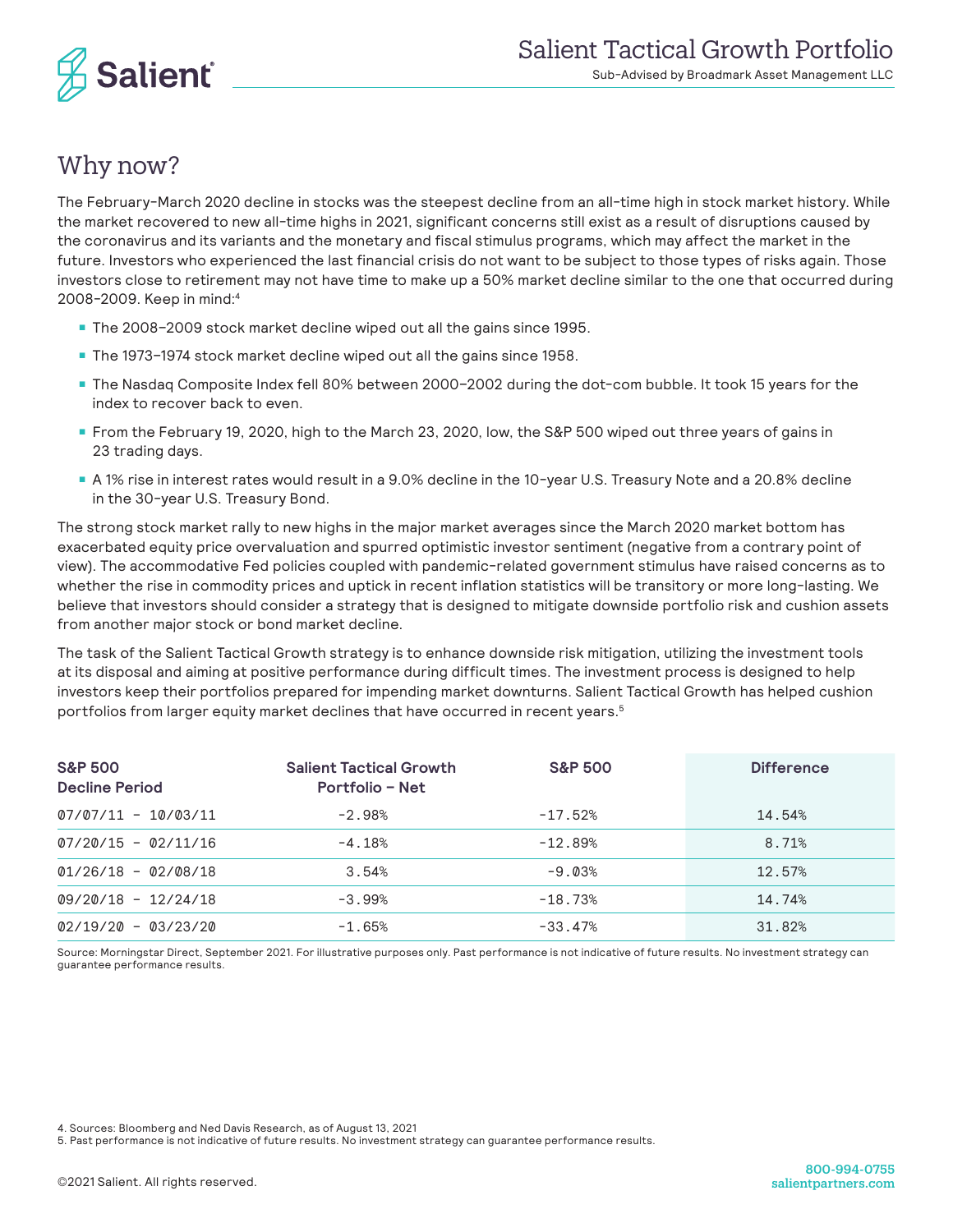

The Salient Tactical Growth Portfolio has historically outperformed bonds, as measured by the Bloomberg Barclays U.S. Aggregate Bond Index, during every major rise in interest rates since 2009. During five of six of these rising interest rate periods, Salient Tactical Growth Portfolio produced positive returns as compared with declines in the bond market.<sup>6</sup>

| <b>Periods of Rising</b><br><b>Interest Rates</b> | <b>Salient Tactical</b><br>Growth Portfolio - Net | <b>Bloomberg Barclays U.S.</b><br><b>Aggregate Bond Index</b> | <b>Difference</b> |
|---------------------------------------------------|---------------------------------------------------|---------------------------------------------------------------|-------------------|
| $11/30/09 - 12/29/09$                             | 1.33%                                             | $-1.47%$                                                      | 2.80%             |
| $11/04/10 - 01/31/11$                             | 4.10%                                             | $-1.65%$                                                      | 5.75%             |
| $07/25/12 - 09/05/13$                             | 7.65%                                             | $-3.57%$                                                      | 11.22%            |
| $01/30/15 - 12/30/15$                             | $-0.98%$                                          | $-1.37%$                                                      | 0.39%             |
| $07/08/16 - 11/08/18$                             | 13.31%                                            | $-2.33%$                                                      | 15.64%            |
| $08/04/20 - 02/26/21$                             | 3.28%                                             | $-2.25%$                                                      | 5.53%             |

Source: Morningstar Direct, September 2021. For illustrative purposes only. Past performance is not indicative of future results. No investment strategy can guarantee performance results.

## Why Salient Tactical Growth?

We believe the Salient Tactical Growth strategy may benefit long-term investors who want portfolios that are designed to be resilient in any market climate for multiple reasons.

- The Salient Tactical Growth strategy has been run by the same portfolio manager since 2001, through multiple bull and bear markets.
- The strategy can be allocated up to 100% cash and can also be net short, unlike many other tactical strategies.
- The investment team continually assesses market conditions in real time with the ability to reallocate the portfolio on an intraday basis.
- The portfolio invests in only the most liquid major market index exchange-traded funds (ETFs) and futures contracts.
- The portfolio has outperformed its peer groups and bonds since inception:

|                                              | 3 Year | 5 Year | 7 Year | Since Inception* |
|----------------------------------------------|--------|--------|--------|------------------|
| Salient Tactical Growth Portfolio – Net      | 4.94%  | 5.88%  | 4.03%  | 4.27%            |
| HFRX Equity Hedge Index                      | 4.96%  | 4.90%  | 3.05%  | 2.49%            |
| Morningstar Long/Short Equity Index          | 4.45%  | 4.79%  | 3.05%  | 3.58%            |
| Bloomberg Barclays U.S. Aggregate Bond Index | 5.36%  | 2.94%  | 3.26%  | 3.74%            |

\* 08/01/09

Source: Morningstar Direct, October 2021. Annual compounded net returns as of 09/30/21. For illustrative purposes only. Past performance is not indicative of future results. No investment strategy can guarantee performance results.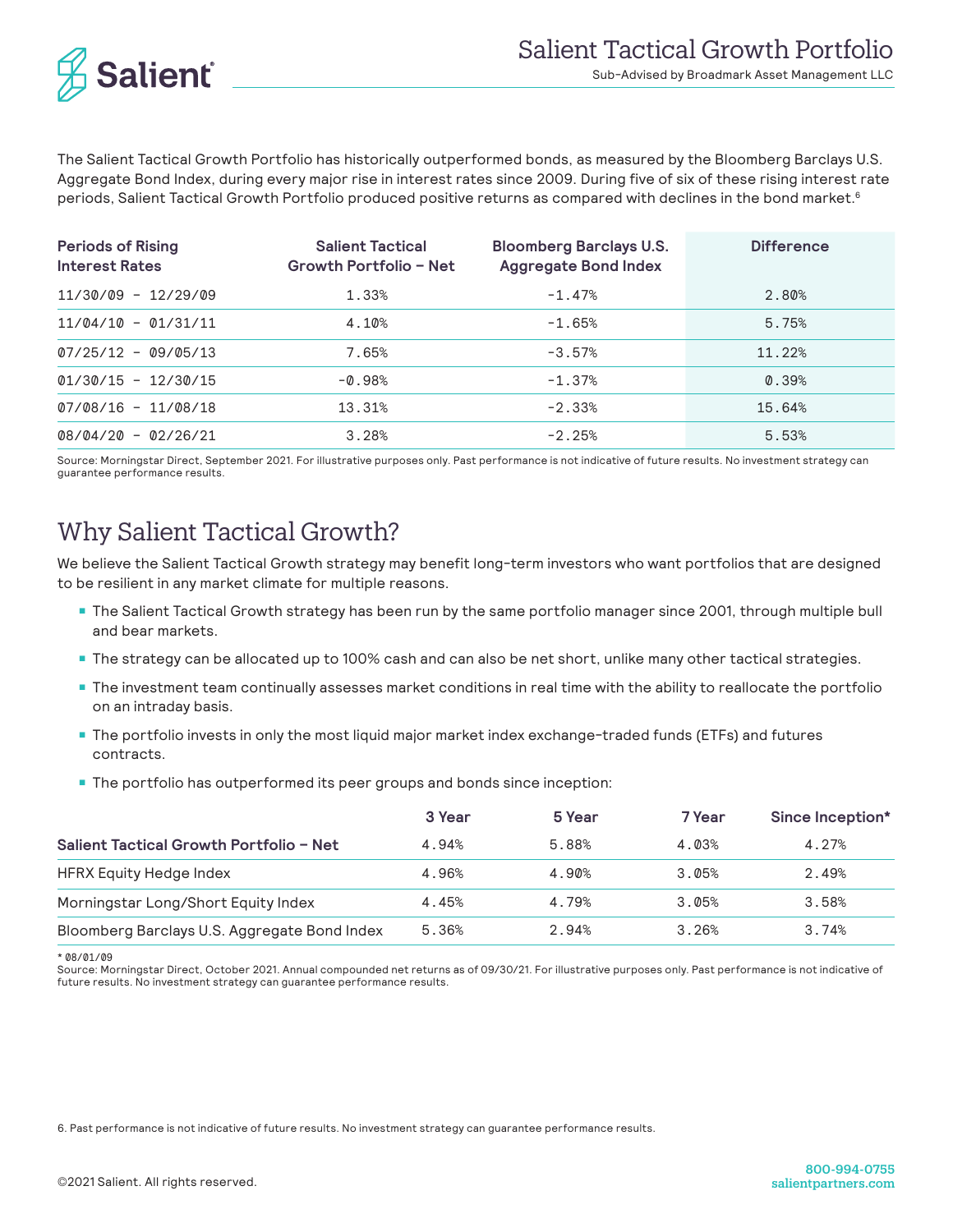

Sub-Advised by Broadmark Asset Management LLC

#### Performance (%) as of 09/30/21

|                                              | Sept<br>2021 | Q3 <sup>2</sup> | YTD <sup>2</sup> | 1 Y R <sup>2</sup> | 3 YR <sup>2</sup> | $5$ YR <sup>2</sup> | 10 $YR2$ | <b>Since</b><br>Inception <sup>3</sup> |
|----------------------------------------------|--------------|-----------------|------------------|--------------------|-------------------|---------------------|----------|----------------------------------------|
| Salient Tactical Growth Portfolio - Net      | $-2.56$      | -0.89           | 4.83             | 8.83               | 4.94              | 5.88                | 4.59     | 4.27                                   |
| HFRX Equity Hedge Index                      | $-0.51$      | 1.28            | 9.24             | 17.74              | 4.96              | 4.90                | 3.74     | 2.49                                   |
| S&P 500 Index                                | $-4.65$      | 0.58            | 15.92            | 30.00              | 15.99             | 16.90               | 16.63    | 15.18                                  |
| Bloomberg Barclays U.S. Aggregate Bond Index | $-0.87$      | 0.05            | $-1.55$          | $-0.90$            | 5.36              | 2.94                | 3.01     | 3.74                                   |

1. As of 09/30/21 2. As of 09/30/21 3. 08/01/09 Returns for periods greater than one year are annualized. Net returns are calculated using a 2.00% wrap fee, applied monthly.

*Performance provided represents the annualized return of the portfolio and the indices over the period. Investing involves risk, including possible loss of principal. Past performance does not guarantee future results. Index returns are for illustrative purposes only and do not represent actual performance of any securities. Index performance returns do not reflect any management fees, transaction costs or expenses. Indices are unmanaged and one cannot invest directly in an index.*

The **Tactical Growth composite** seeks to produce above-average, risk-adjusted returns, in any market environment, while exhibiting less downside volatility than the market itself. The strategy is designed to evaluate potential long and short investments in an attempt to isolate those securities believed to be undervalued or overvalued relative to their intrinsic value and offer the greatest risk-adjusted potential for returns. The portfolio primarily invests in ETFs of securities and security indices that can represent long, short, levered long or levered short positions in general asset classes of both U.S. and overseas equity markets. For comparison purposes, the composite's benchmarks are the HFRX Equity Hedge Index and the S&P 500 Index. The HFRX Equity Hedge Index is comprised of private funds with strategies that maintain both long and short positions primarily in equity securities and equity derivatives. The S&P 500 Index consists of 500 stocks chosen for market size, liquidity and industry group representation. It is a market value-weighted index and one of the most widely used benchmarks of U.S. stock performance. On January 1, 2019, the HFRX Equity Hedge Index replaced the S&P 500 Index as the strategy's primary benchmark index because the new index more closely aligns to the strategy's investment methodologies. Prior to December 31, 2018, the Morningstar Long/Short Equity Index was the secondary benchmark. It is no longer shown as the HFRX

Equity Hedge Index more closely aligns to the portfolio's investment strategies.

Separately managed account strategies may not be appropriate or suitable for all investors. There is no guarantee that the strategy's objective will be achieved. It should not be assumed that investments in this strategy have been or will be profitable.

Past performance does not guarantee future results.

Other than levered and inverse ETFs, leverage or derivatives are not used. The use of levered and inverse ETFs is anticipated to be infrequent and may not materially impact returns.

The risks associated with ETFs are detailed in the individual ETF's prospectus, which will be provided upon request.

The portfolio is sub-advised by Broadmark Asset Management LLC, an independent registered investment advisor.

Salient is the trade name for Salient Partners, L.P., which together with its subsidiaries provides asset management and advisory services. Salient claims compliance with the Global Investment Performance Standards (GIPS®). Please call 800-994-0755 to obtain compliant presentation and/or a list of composite descriptions. As of 09/30/21, Salient Tactical Growth Portfolio does not own shares in GameStop Corporation (GME).